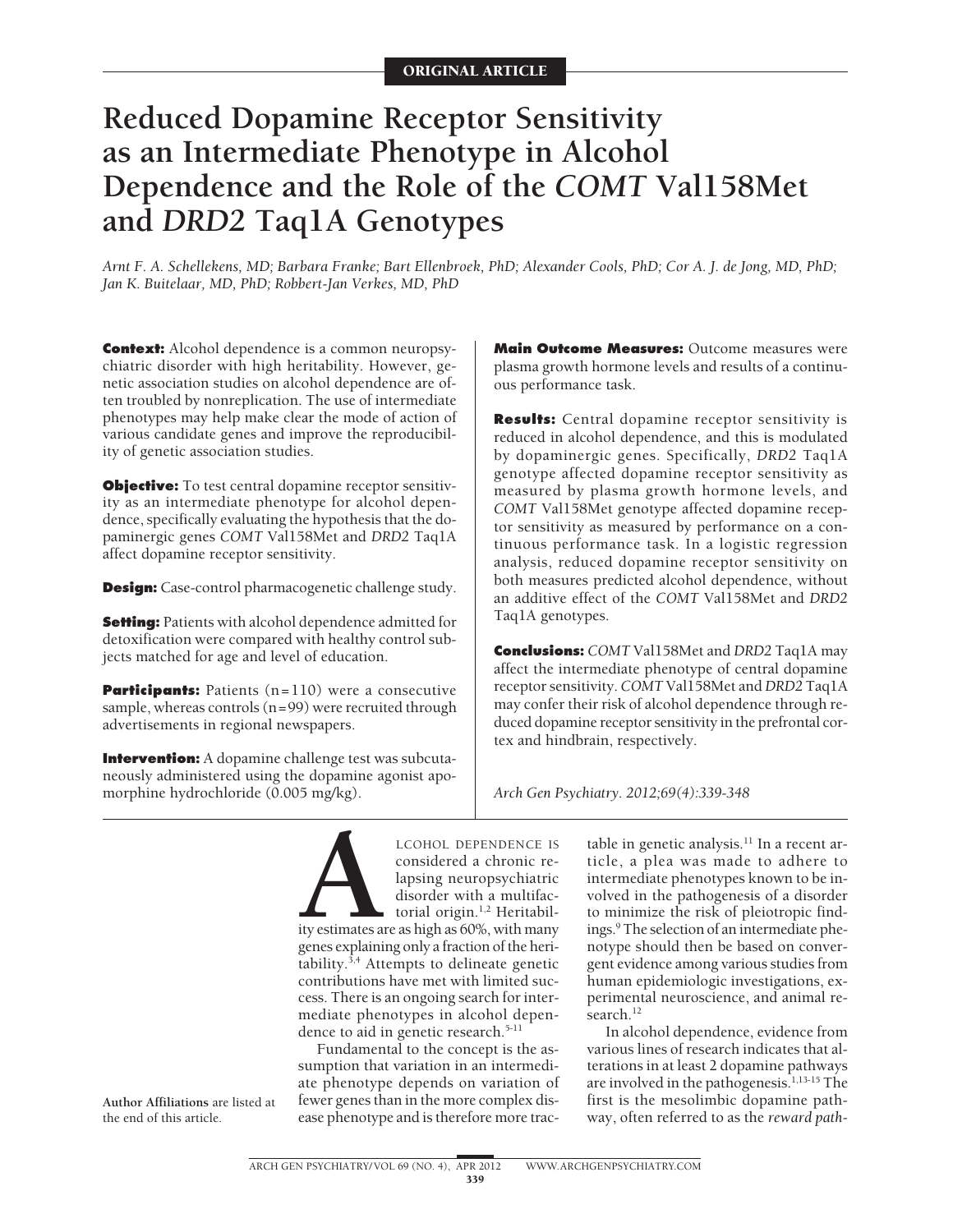*way*. Alcohol generates its reinforcing effect by increasing the firing rate of dopamine neurons in the ventral tegmental area, leading to enhanced dopamine activity in the ventral striatum.16 Reduced densities of striatal dopamine receptors have been observed in patients with alcohol dependence.<sup>1,14</sup> Reduced sensitivity to the dopamine agonist apomorphine hydrochloride, indexed by the growth hormone (GH) response, has repeatedly been observed in patients with alcohol dependence.17-21 Among individuals with addiction, reduced dopamine receptor sensitivity is thought to decrease the sensitivity to naturally occurring reinforcers. This may increase vulnerability to the development of alcohol abuse because alcohol consumption would compensate for this reward deficiency.<sup>1,13,14,21-23</sup>

The second dopamine pathway involved in alcohol dependence runs from the ventral tegmental area to the prefrontal cortex (PFC), often referred to as the *inhibitory control pathway*. 14,24,25 Individuals who abuse drugs show lower glucose metabolism in the PFC.<sup>1,14</sup> Moreover, patients with alcohol dependence seem to be less sensitive to the effects of the dopamine agonist apomorphine as measured by the performance of tasks requiring PFC functioning.20 It has been suggested that PFC and mesolimbic dopamine receptor dysfunction is interrelated, resulting in a double handicap in alcohol dependence, including deficient reward processing and behavioral control.<sup>1,14,26,27</sup>

Based on this evidence, the measurement of dopamine receptor sensitivity using a challenge with a dopamine agonist may disclose a useful phenotype for genetic studies of alcohol dependence.28 Indeed, studies in animals and humans have shown that variation in dopamine receptor sensitivity is highly heritable<sup>29-31</sup> and predicts self-administration of substances such as cocaine and alcohol.15,30 Yet, genetic studies using this dynamic intermediate phenotype are scarce.

The dopamine receptor D2 gene (*DRD2*; OMIM \*126450) and its genetic polymorphism Taq1A (rs1800497) are among the most extensively studied genetic variants in alcohol dependence. Some studies $32,33$ have shown that the *DRD2* Taq1A genotype is associated with a 30% reduction in dopamine receptor density in the striatum of healthy volunteers. Metaanalyses34-36 have shown an increased risk of alcohol dependence for carriers of the *A1* allele, although the odds ratios are small (range, 1.22-1.90). Some studies have tested the role of the *DRD2* genotype in in vivo dopamine receptor sensitivity measured by the GH response to the dopamine agonist apomorphine. In patients with alcohol dependence, a genotype in linkage disequilibrium with the Taq1A genotype (*AA* genotype) has been found to be associated with reduced GH response to apomorphine.<sup>37</sup> However, most studies<sup>18,37-39</sup> failed to show such an association for the *DRD2* Taq1A genotype itself. Several issues with respect to these studies should be taken into consideration. First is the frequent low statistical power. Sample sizes vary between 18 and 97 participants, with only the latter representing enough power to detect any genotype effect.<sup>18,38,39</sup> Second is the absence of a group of healthy control subjects in most dopamine challenge investigations.<sup>18,38</sup> It has been suggested that genes for which expression is altered by chronic excessive alcohol intake encode proteins that affect apomorphine-induced GH release.38,40 Any association between genes and dopamine receptor sensitivity in patients with alcohol dependence should be confirmed in a healthy control group. Third is the timing of measurements with respect to alcohol detoxification.<sup>18,38</sup> Previous investigations have shown a strong influence of detoxification on the GH response to apomorphine in patients with alcohol dependence.<sup>18</sup> An intermediate phenotype should ideally be independent of the state of the disorder (eg, intoxification or detoxification).<sup>7,9,11</sup> In the only study<sup>19</sup> that showed an association between *DRD2* Taq1A and reduced GH response to apomorphine, measurements were performed on day 1 of detoxification among patients with alcohol dependence. Therefore, the usefulness of the GH response to apomorphine as an intermediate phenotype for alcohol dependence relative to *DRD2*, including a healthy control group, has yet to be confirmed in a substantially large sample after conclusion of initial detoxification.

Another dopaminergic gene that has been frequently studied in alcohol dependence is the catechol *O*methyltransferase gene (COMT; OMIM +116790). The COMT enzyme encoded by this gene metabolizes dopamine, adrenalin, and noradrenalin and is the main factor controlling dopamine levels in the PFC. A common functional single-nucleotide polymorphism in the coding region of *COMT* induces a valine to methionine substitution (Val158Met [rs4680]) and is associated with a 40% reduction in enzyme activity.41,42 The *COMT* genotype affected reactivity to the administration of dopamine agonists among healthy volunteers in tasks that rely on PFC functioning.43 The *COMT* genotype has been associated with subtypes of alcohol dependence, with a higher frequency of the Met allele in patients with type 1 alcohol dependence (ie, early-onset alcohol dependence with presumed high heritability).<sup>44-46</sup> However, negative association results have also been reported.<sup>47-50</sup> Therefore, the *COMT* genotype is a notable candidate to study relative to the effects of apomorphine on cognitive task performance in alcohol dependence.

The present study was designed to assess the functional consequences of risk alleles along the dopamine pathway, as measured by plasma GH levels and results of a continuous performance task after a challenge with the dopamine agonist apomorphine, to disclose functional in vivo intermediate phenotypes for alcohol dependence. The hypotheses of the study were as follows: (1) patients with alcohol dependence show reduced reactivity to the dopamine agonist apomorphine compared with healthy control subjects, (2) genetic variation in *DRD2* and *COMT* affects the response to apomorphine, and (3) dopamine receptor sensitivity is a better predictor of alcohol dependence than the presence of dopaminergic addiction-related genes.

#### METHODS

## **PARTICIPANTS**

In a case-control study design, a consecutive series of male patients with alcohol dependence (diagnosed according to*DSM-IV* criteria) who were admitted to our detoxification clinic were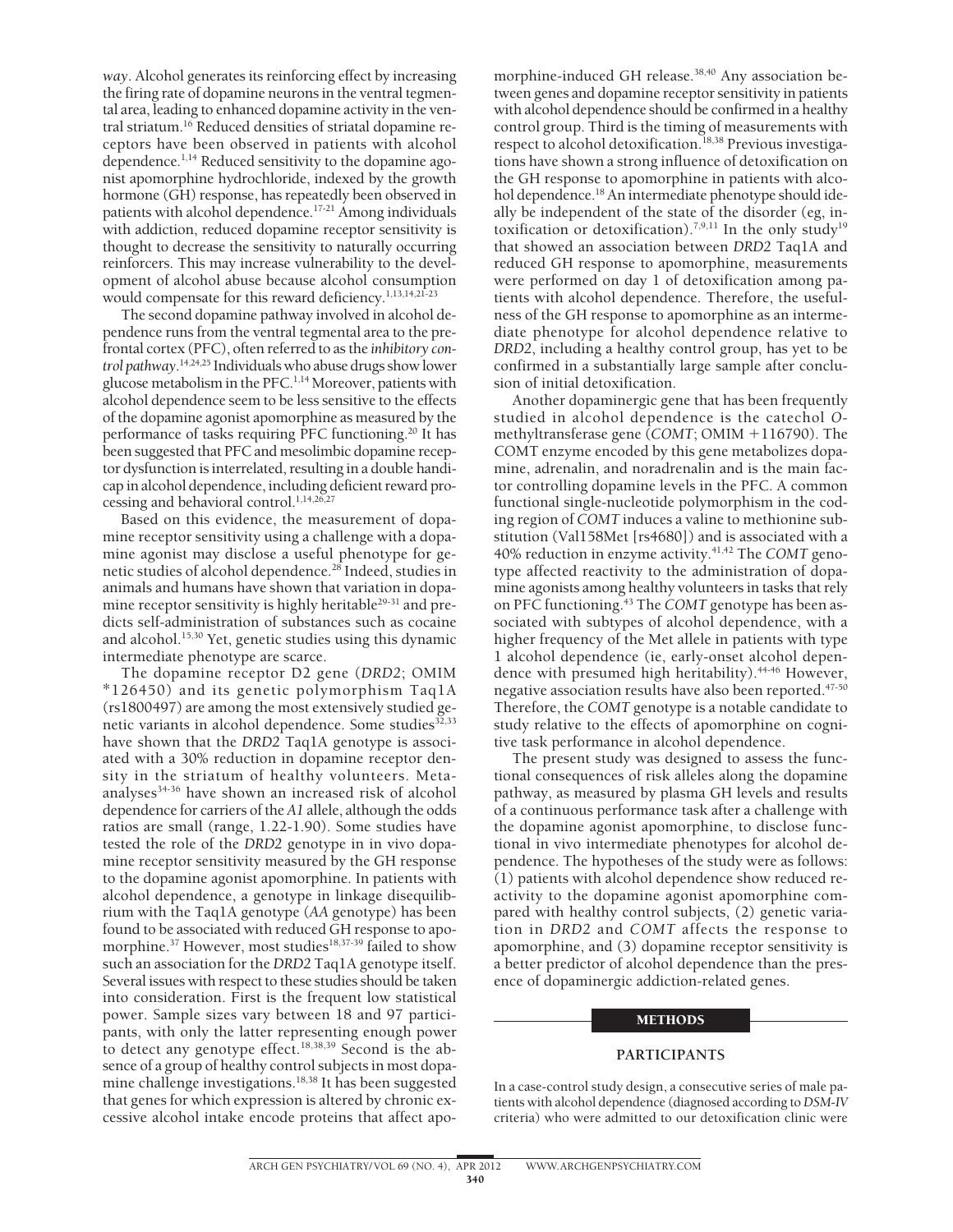| <b>Characteristic</b>                      | <b>Control Subjects</b><br>$(n=99)$ | <b>Patients</b><br>$(n=109)^{a}$ | <b>Statistic</b> | P Value   |
|--------------------------------------------|-------------------------------------|----------------------------------|------------------|-----------|
| Age, mean (SD), y                          | 39(9)                               | 41(11)                           | $F_{1.98} = 2.6$ | .11       |
| Educational level, No. $(\%)^b$            |                                     |                                  |                  |           |
| None                                       | 1(1.0)                              | 4(3.7)                           |                  |           |
| <b>Basic</b>                               | 7(7.1)                              | 15(13.8)                         |                  |           |
| Low                                        | 41(41.4)                            | 46 (42.2)                        | $x^2 = 5.1$      | .27       |
| Intermediate                               | 34(34.3)                            | 28(25.7)                         |                  |           |
| High                                       | 16(16.2)                            | 16(14.7)                         |                  |           |
| Current substance use, No. (%)             |                                     |                                  |                  |           |
| Habitual smoking                           | 42 (42.4)                           | 73 (67.0)                        | $x^2$ =14.0      | < .001    |
| Habitual caffeine use                      | 95 (96.0)                           | 106(97.2)                        | $x^2 = 0.9$      | .34       |
| Selective serotonin reuptake inhibitor use | 3(3.0)                              | 11(10.1)                         | $x^2 = 4.1$      | .05       |
| Psychiatric comorbidity, No. (%)           |                                     |                                  |                  |           |
| Depression                                 | <b>NA</b>                           | 29(26.6)                         | $x^2 = 28.4$     | < .001    |
| Anxiety disorder                           | <b>NA</b>                           | 17(15.6)                         | $x^2 = 16.7$     | < .001    |
| Obsessive-compulsive disorder              | <b>NA</b>                           | 2(1.8)                           | $x^2 = 1.8$      | .18       |
| Attention-deficit/hyperactivity disorder   | <b>NA</b>                           | 10(9.2)                          | $x^2 = 9.5$      | .002      |
| Past comorbid substance use, No. (%)       |                                     |                                  |                  |           |
| <b>Stimulants</b>                          | <b>NA</b>                           | 11(10.1)                         | <b>NA</b>        | <b>NA</b> |
| Opioids                                    | <b>NA</b>                           | 9(8.3)                           | <b>NA</b>        | <b>NA</b> |
| Cannabis                                   | <b>NA</b>                           | 38 (34.9)                        | <b>NA</b>        | <b>NA</b> |
| Hallucinogens                              | <b>NA</b>                           | 6(5.6)                           | <b>NA</b>        | <b>NA</b> |

Abbreviation: NA, not applicable.

a For 1 patient, the level of education was unknown.

 $b$ None is primary school with no diploma, basic is secondary school, low is lower vocational education, intermediate is higher vocational education, and high is higher professional education or university.

compared with healthy male control subjects who were matched for age and level of education. We selected only men to avoid potential confounding effects of the menstrual cycle on dopamine receptor functioning in women.51-55 In addition, most patients with alcohol dependence in The Netherlands who are admitted to a detoxification clinic are male. Controls were recruited through advertisements in regional newspapers. Exclusion criteria consisted of the following: non-European ancestry, language disabilities prohibiting written informed consent, any medical condition interfering with apomorphine administration (eg, allergy or recent cardiac disease), or current or past neuropsychiatric disorder related to dysfunction of the dopamine system (eg, psychosis, Korsakoff syndrome, or Parkinson disease). Controls with a history of psychiatric disorder or a family history of psychiatric disorder (including substance dependence) were excluded. In total, 110 patients and 99 controls were recruited. **Table 1** gives characteristics of both study groups, and the eFigure (http: //www.archgenpsychiatry.com) shows a flowchart of the study cohort selection.

To assess alcohol and drug dependence, we used section 4 of the Dutch version of the Addiction Severity Index.<sup>56</sup> The Addiction Severity Index is a reliable tool for the assessment of alcohol and drug dependence in clinical samples.<sup>57,58</sup> Lifetime occurrence of Axis I disorders was assessed using version 2.1 of the Dutch Mini-International Neuropsychiatric Interview for psychiatric disorders and the Dutch version of the ADHD (Attention-Deficit/Hyperactivity Disorder) Rating Scale.<sup>59-61</sup>

To avoid effects of nicotine and caffeine use or withdrawal, participants were not allowed to smoke or consume caffeinecontaining drinks on the morning of testing for 2 hours before measurements as assessed by self-report.62,63 Patients were tested after 1 month of controlled abstinence based on daily selfreport and regular breath tests and after at least 1 week without the use of benzodiazepines.

The study was approved by the regional medical ethical board (Medisch-Ethische Toetsingscommissie Instellingen Geestelijke Gezondheidszorg) (protocol 271, P04.0388L). All participants gave written informed consent.

## **GENOTYPING OF** *COMT* **rs4680 GA (Val158Met) AND** *DRD2* **Taq1A rs1800497 CT**

Blood samples were obtained by venipuncture, and DNA was isolated using standard protocols. Molecular analyses were performed in a CCKL (Centrale Commissie ter bevordering van de Kwaliteit van Laboratorium onderzoek en de accreditatie van laboratoria in de gezondheidszorg)–accredited laboratory at the Department of Human Genetics, Radboud University Nijmegen Medical Centre, the Netherlands. The *DRD2* Taq1A rs1800497 and *COMT* rs4680 polymorphisms were genotyped using TaqManbased analysis. $^{\tilde{6}4}$  Genotyping was performed in a volume of 10 µL containing 10 ng of genomic DNA. For *DRD2*, 5 µL of Taq-Man Mastermix (2; Applied Biosystems), 0.125 µL of TaqMan assay (TaqMan assay: C\_7486676\_10, reporter 1, VIC-A-allele, reverse assay; Applied Biosystems), and 3.875 µL of water were added. For *COMT*, 5 µL of ABgene Mastermix (2×, ABgene Ltd), 0.125 µL of TaqMan assay (TaqMan assay: C\_25746809\_50, reporter 1, VIC-A-allele; Applied Biosystems), and 3.875 µL of water were added. Amplification was performed on a commercially available system (7500 Fast Real-Time PCR, Applied Biosystems), starting with 15 minutes at 95°C, followed by 50 cycles of 15 seconds at 95°C and 1 minute at 60°C. Genotypes were scored using the algorithm and software supplied by the manufacturer (Applied Biosystems).

To investigate the random genotyping error rate in the 2 assays, the laboratory included 5% duplicate DNA samples, which showed 100% consistency in genotype. In addition, 4% blanks were included, which were all negative.

#### **APOMORPHINE CHALLENGE**

Central dopamine receptor sensitivity was measured using a challenge with subcutaneous administration of the dopamine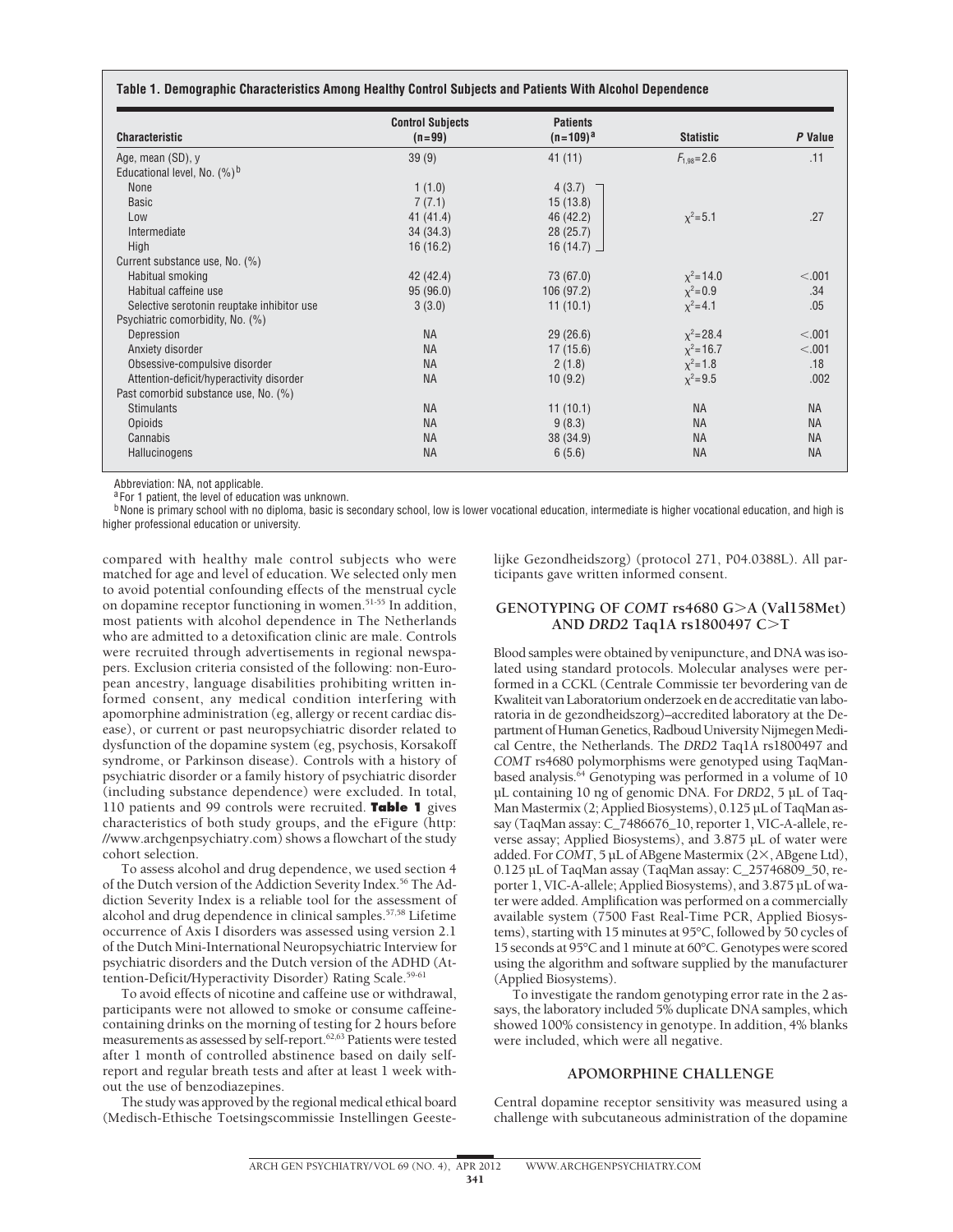| Table 2. Genotype Distribution Among Healthy Control Subjects and Patients With Alcohol Dependence |  |  |
|----------------------------------------------------------------------------------------------------|--|--|
|----------------------------------------------------------------------------------------------------|--|--|

|                | $\%$                                  |                                 |                    | P Value |
|----------------|---------------------------------------|---------------------------------|--------------------|---------|
| Genotype       | <b>Control Subjects</b><br>$(n = 99)$ | <b>Patients</b><br>$(n=110)$    | $\chi^2$ Statistic |         |
| DRD2 Tag1A     |                                       |                                 |                    |         |
| A1/A1          | 1.0                                   | 1.8<br>$\overline{\phantom{0}}$ |                    |         |
| A1/A2          | 29.3                                  | 31.8                            | 0.5                | .77     |
| A2/A2          | 69.7                                  | $66.4$ $\Box$                   |                    |         |
| COMT Val158Met |                                       |                                 |                    |         |
| Val/Val        | 22.2                                  | $23.6$ $\Box$                   |                    |         |
| Val/Met        | 53.5                                  | 40.9                            | 3.6                | .15     |
| Met/Met        | 24.2                                  | $35.5$ $\Box$                   |                    |         |

agonist apomorphine hydrochloride (0.005 mg/kg). Outcome measures were the neuroendocrine response as measured by plasma GH levels and the effect on cognition as measured by performance on a continuous performance task. Samples for GH testing were obtained at baseline and at 30, 50, and 70 minutes after apomorphine administration; the cognitive task was performed at baseline and at 20 and 40 minutes after apomorphine administration.

## **PLASMA APOMORPHINE AND GH MEASUREMENTS**

Blood samples (4 mL) were obtained to assess plasma apomorphine and GH levels. After centrifugation, samples of 2.0 mL were kept on ice and stored at −30°C. Apomorphine levels were assessed by high-pressure liquid chromatography with electrochemical detection.<sup>65</sup> Plasma GH levels were measured by radioimmunoassay using an antiserum raised in guinea pig. One patient was excluded from analysis because of a baseline GH level above the detection limit of 1.6 ng/mL (to convert GH level to micrograms per liter, multiply by 1.0). Before January 1, 2006, we used the first (80/505) international standard for GH for the standard curve, based on a batch of ampoules (coded 80/ 505) containing highly purified pituitary human GH; beginning January 1, 2006, the second (98/754) international standard was used. Within and between coefficients of variation were 7.1% and 10.5%, 4.3% and 8.2%, and 5.4% and 10.9% at levels of 6.0, 10.8, and 35.2 mIU/L, respectively, before and after January 1, 2006.

#### **COGNITIVE TASK PERFORMANCE MEASUREMENT**

Cognition was assessed using the AX continuous performance task (AX-CPT). This task consists of single letters consecutively shown in white on a black screen with an interstimulus interval of 1300 milliseconds as described previously.<sup>66</sup> Participants were instructed to give a target response (rightbutton press) after the probe *X* appeared preceded by the cue *A* or to give a nontarget response (left-button press) after any other combination of letters. Responses were scored in a window between 100 and 2000 milliseconds after stimulus onset. Two distracter letters were presented in red between the cue and probe; 70% of the trials were target trials.<sup>66,67</sup> The tasks lasted 10 minutes. To reduce learning effects, participants performed a practice session before the 3 test sessions.

#### **STATISTICAL ANALYSIS**

Baseline differences in GH levels, cognitive task performance, and demographic characteristics between patients and con-

trols and the 2 genotypes (*DRD2* and *COMT*) were compared using analysis of variance for continuous variables and  $\chi^2$  test for categorical variables. Differences in response to apomorphine between groups (patient vs control and genotype) were analyzed using repeated-measures analysis of variance, with AX-CPT accuracy (percentage of commission errors) and plasma GH levels as dependent variables, time as a within-subject variable, and group (patient or control) and genotype (*DRD2* or *COMT*) as between-subject variables. For the *DRD2* genotype, 2 groups were formed (*A1* carriers vs *A2/A2*) owing to the few *A1* homozygotes. The *COMT* genotype was analyzed in 3 groups (Val/Val, Val/Met, and Met/Met). To test for a gene dosage effect, we used special contrast analysis, testing the hypothesis that the effect of apomorphine on cognitive task performance was twice as strong in carriers of 2 Met allele copies than in carriers of 1 Met allele compared with those homozygous for the Val allele.

Because patients often were smokers, had psychiatric comorbidity, and used selective serotonin reuptake inhibitors, these factors were added as covariates in the repeated-measures analysis of variance. To protect an overall  $\alpha$  level of .05, Bonferroni-Holm correction was applied to the 4 independent tests, and only adjusted *P* values are presented.

To analyze the prediction of alcohol dependence by genotype and intermediate phenotype, logistic regression analysis was performed with group (patient or control) as the dependent variable using the forced entry method. To test a model of mediation, the intermediate phenotypes (maximum GH response and maximum cognitive response to apomorphine) were entered in block 1, and the genetic factors (*DRD2* and *COMT*) were added in block 2.

Data were analyzed using commercially available statistical software (SPSS, version 16.0; SPSS, Inc). Two-sided  $\alpha = .05$ was considered statistically significant.

#### **RESULTS**

#### **BASELINE COMPARISON**

Demographics of the study population are summarized in Table 1. Patients more often were smokers, had psychiatric comorbidity, and used serotonin reuptake inhibitors. The genotype frequencies did not deviate from Hardy-Weinberg equilibrium  $(\chi^2 = 2.1, P = .16$  for *DRD2*; and  $\chi^2$ =0.7, *P* = .40 for *COMT*). These are given in **Table 2** and are similar to those reported in other European samples.68 There was no association of *DRD2* Taq1A or *COMT* Val158Met genotype with alcohol dependence.

At baseline, patients performed worse on the AX-CPT (**Table 3**). Neither the *DRD2* genotype nor the *COMT*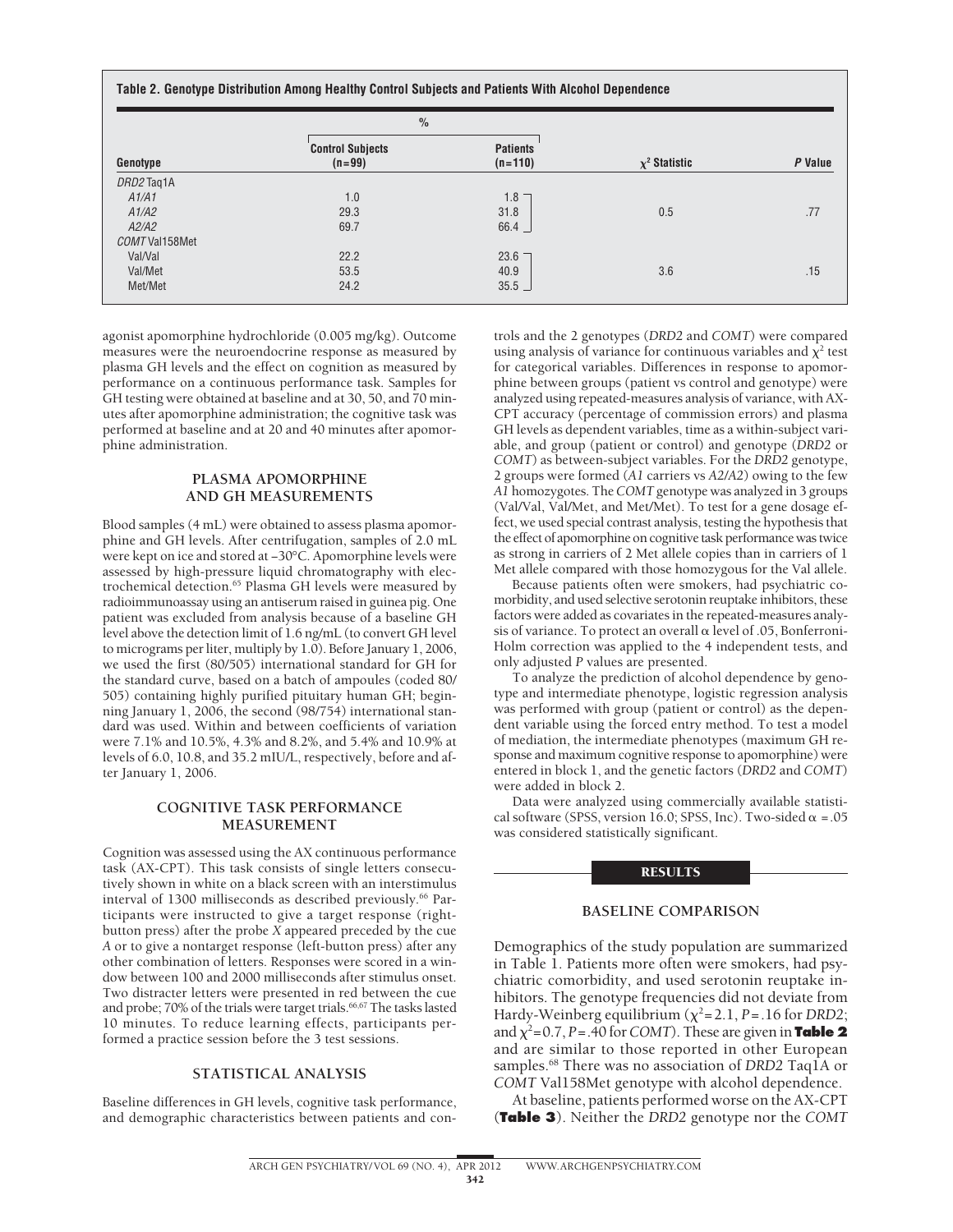**Table 3. Endophenotype Measures in Response to Apomorphine Hydrochloride Administration Among Healthy Control Subjects and Patients With Alcohol Dependence**

|                                    | Mean (SD)                                       |                                |                    | $\boldsymbol{P}$<br>Value |
|------------------------------------|-------------------------------------------------|--------------------------------|--------------------|---------------------------|
| Variable                           | <b>Control</b><br><b>Subjects</b><br>$(n = 99)$ | <b>Patients</b><br>$(n = 110)$ | <b>F</b> Score     |                           |
| Plasma growth hormone level, ng/mL | $(n = 87)$                                      |                                |                    |                           |
| <b>Baseline</b>                    | 0.5(1.7)                                        | 0.6(2.0)                       | $F_{1.195} = 0.3$  | .60                       |
| $30$ min                           | 25.7(25.7)                                      | 14.4(22.4)                     | $F_{1.195} = 10.8$ | .001                      |
| <b>50 min</b>                      | 27.0(21.1)                                      | 21.1(19.4)                     | $F_{1.195} = 4.1$  | .045                      |
| $70$ min                           | 20.0(18.1)                                      | 16.5(15.2)                     | $F_{1.195} = 2.1$  | .15                       |
| Apomorphine level                  | $(n = 92)$                                      | $(n = 90)$                     |                    |                           |
| $10$ min                           | 1.59(0.94)                                      | 1.48(1.22)                     | $F_{1.180} = 0.5$  | .48                       |
| $30$ min                           | 0.80(0.64)                                      | 0.94(0.65)                     | $F_{1.180} = 2.4$  | .12                       |
| <b>50 min</b>                      | 0.50(0.51)                                      | 0.60(0.34)                     | $F_{1.180} = 2.5$  | .11                       |
| Error percentage on AX-CPT task    |                                                 |                                |                    |                           |
| <b>Baseline</b>                    | 3.0(0.3)                                        | 7.4(0.7)                       | $F_{1,207} = 29.4$ | < .001                    |
| $20 \text{ min}$                   | 5.1(0.6)                                        | 7.2(0.9)                       | $F_{1,207} = 4.0$  | .046                      |
| 40 min                             | 4.9(0.6)                                        | 7.0(0.9)                       | $F_{1.207} = 4.0$  | .047                      |
| Reaction time on AX-CPT task, ms   |                                                 |                                |                    |                           |
| <b>Baseline</b>                    | 330 (58)                                        | 406 (130)                      | $F_{1,207}$ = 28.4 | < .001                    |
| $20 \text{ min}$                   | 350 (90)                                        | 412 (146)                      | $F_{1,207} = 13.2$ | < .001                    |
| $40$ min                           | 350 (84)                                        | 410 (121)                      | $F_{1,207} = 17.4$ | < 0.01                    |

Abbreviation: AX-CPT, AX continuous performance task.

SI conversion factor: To convert growth hormone level to micrograms per liter, multiply by 1.0.

genotype was associated with the baseline AX-CPT task performance (the error percentages were  $F_{2,95}$ =1.1, *P* = .32 for *DRD2* and  $F_{2,95}$ =1.0, *P* = .38 for *COMT*; reaction times were *F*2,95=1.6, *P*=.21 for *DRD2* and *F*2,95=0.7, *P*=.48 for *COMT*).

## **EFFECTS OF APOMORPHINE ADMINISTRATION**

There were no differences in apomorphine levels between genotype groups or between patients and controls at any time point. These results are summarized in Table 3.

Accuracy on the AX-CPT decreased after apomorphine administration (the error percentage was  $F_{1.9,205}$ =4.2, *P*=.02) (**Figure 1**). Patients were less sensitive than controls to the effects of apomorphine on AX-CPT accuracy  $(F_{1.9,205} = 5.3, P = .005$  for response to apomorphine  $\times$  group). Carriers of 1 or 2 *COMT* Met alleles were more sensitive than noncarriers of a Met allele to the detrimental effects of apomorphine on AX-CPT accuracy, with homozygous Met allele carriers being most sensitive (*F*3.8,205=3.1, *P*=.048 for response to apomorphine  $\times$  *COMT*). The special contrast analysis for a gene dosage effect fell just short of being significant (the contrast value was  $F_{4,205}$ =0.061, *P*=.06). There was no difference in the effect of the *COMT* genotype between patients and controls  $(F_{4.93}=1.6, P=.17$  for response to apomorphine  $\times$  *COMT* $\times$  group). The *DRD2* genotype did not affect sensitivity to the effect of apomorphine on AX-CPT accuracy  $(F_{1.6,205} = 0.5, P = .58$  for response to apomorphine  $\times$  *DRD2*).

Growth hormone levels increased after apomorphine administration  $(F_{1.6,205} = 104.6, P < .001)$  (**Figure 2**). Patients showed decreased GH response to apomorphine compared with controls  $(F_{1.6,205} = 6.2, P < .001$  for response to apomorphine  $\times$  group). Carriers of at least



**Figure 1.** Effect of the *COMT* genotype (*COMT* Val158Met) on the cognitive endophenotype (AX continuous performance task [AX-CPT] response to apomorphine hydrochloride administration) in healthy control subjects and in patients with alcohol dependence. Among controls and patients, carriers of the *COMT* Met/Met genotype made more errors on the AX-CPT after apomorphine administration. The deterioration in AX-CPT response after apomorphine administration was less in carriers of a *COMT* Val allele at both 20 minutes (*F*2,205=6.5, *P*=.01) and 40 minutes (*F*2,205=3.1, *P*=.049).

1 *DRD2 A1* allele had decreased GH response to apomorphine compared with*DRD2 A2* homozygotes (*F*1.6,205=4.3, *P* = .02 for response to apomorphine  $\times$  *DRD2*). There was no difference between patients and controls in the effect of the *DRD2* genotype (*F*1.6,205=0.2, *P*=.88 for response to apomorphine  $\times$  *DRD2*  $\times$  group). There was no difference in GH response among the 3 *COMT* genotypes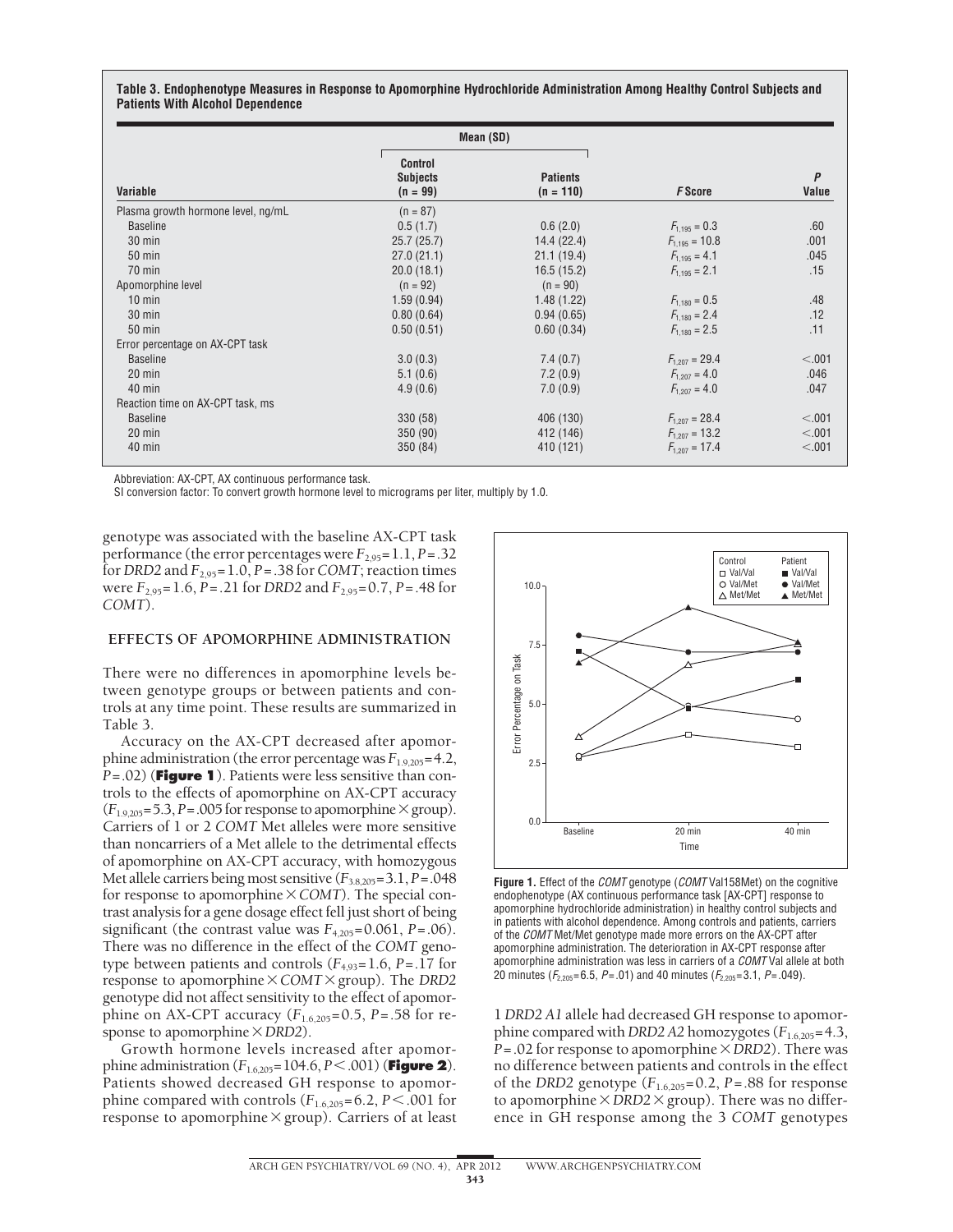

**Figure 2.** Effect of the *DRD2* genotype (*DRD2* Taq1A) on the neuroendocrine endophenotype (plasma growth hormone response to apomorphine hydrochloride administration) in healthy control subjects and in patients with alcohol dependence. Among controls and patients, the *DRD2* genotype affects the response to apomorphine, with carriers of a *DRD2 A1* allele showing a blunted response, particularly at 30 minutes (*F*1,205=6.5, *P*=.01 at 30 minutes; *F*1,205=3.7, *P*=.06 at 50 minutes; and *F*1,205=2.4, *P*=.12 at 70 minutes). In addition, patients show a blunted response at 30 minutes and at 50 minutes (*F*1,205=2.9, *P*.001 at 30 minutes; *F*1,205=5.2, *P*=.02 at 50 minutes; and *F*1,205=2.8, *P*=.10 at 70 minutes). To convert growth hormone level to micrograms per liter, multiply by 1.0.

 $(F_{3.1,205} = 0.4, P = .90$  for response to apomorphine  $\times$ *COMT*).

### **PREDICTION OF ALCOHOL DEPENDENCE**

Results of the logistic regression analyses are summarized in **Table 4**. Growth hormone response and cognitive task performance after administration of the dopamine agonist predicted alcohol dependence  $(\chi^2=17.1,$ *P*.001 for the block 1 model [62.3% of participants were correctly predicted]). Adding *DRD2* and *COMT* to the model did not significantly improve the prediction of alcohol dependence  $(\chi^2=1.3, P=.52$  for the block 2 model [63.2% of participants were correctly predicted]). The total variance explained by the model was 11% (Nagelkerke *R*<sup>2</sup> ). Interaction between genotypes and intermediate phenotypes was not significant.

#### **COMMENT**

To our knowledge, this is the first study showing added value of apomorphine sensitivity as an intermediate phenotype in alcohol dependence. As predicted by our first hypothesis, the plasma GH level response and the disruptive effect on cognitive task performance after apomorphine administration were reduced in patients having alcohol dependence compared with healthy controls. These findings are in line with previous studies $20,21,69$ among smaller samples of patients with alcohol dependence. Our findings confirm the presence of reduced dopamine receptor sensitivity in patients with alcohol dependence, even after initial detoxification. Patients herein performed worse on the AX-CPT at baseline compared with controls. Although the data show that performance among patients with alcohol dependence can deteriorate further after administration of apomorphine, depending on the *COMT* genotype, a potential ceiling effect could not be ruled out completely.

In line with our second hypothesis, dopaminergic alcohol dependence genes affected central dopamine receptor sensitivity. The *DRD2* genotype specifically influenced apomorphine effects on plasma GH levels. These findings suggest that the *DRD2* genotype is mainly related to subcortical dopamine receptor functioning. Previous investigations have shown that the *DRD2* genotype is associated with reduced dopamine receptor density in the striatum, although this was not always replicated.<sup>33</sup> Because GH response is a marker for neuroinfundibular dopamine receptor function, our data suggest that dopamine receptor density may also be reduced in the neuroinfundibulum in carriers of the *DRD2* Taq1A genotype. Whether the neuroinfundibular response to apomorphine is related to striatal dopamine receptor density is unknown.

The *DRD2* Taq1A genotype is part of a gene cluster neighboring the *ANKK1* gene cluster.70-72 Other genes within these clusters have been shown to be potential risk genes for alcohol dependence.<sup>73</sup> Moreover, a study<sup>19</sup> among a small sample of patients with alcohol dependence showed an association of the *ANKK1* genotype with the apomorphine-induced GH response.

The *COMT* genotype affected the response to apomorphine as measured by the AX-CPT. Because the AX-CPT requires PFC dopamine receptor functioning, this suggests that *COMT* is particularly relevant to PFC dopamine.<sup>74-77</sup> Our observations may be explained by the inverted-U hypothesis on PFC dopamine receptor functioning and cognitive task performance, indicating that both too high and too low levels of PFC dopamine are related to worse cognitive performance. Carriers of the *COMT* Val/Val genotype are presumed to have reduced PFC dopamine receptor functioning due to more efficient clearance of synaptic dopamine.78 Suboptimal PFC dopamine levels at baseline may be compensated for by dopamine receptor stimulation after apomorphine administration. However, in carriers of 1 or 2 Met alleles, administration of apomorphine may "overshoot" dopamine receptor stimulation and reduce cognitive task performance. Therefore, the effect of a phasic shift in dopamine levels on cognitive task performance after administration of a dopamine agonist may be dependent on tonic variation in dopamine levels based on variation in the *COMT* genotype.43 Future studies are needed to further confirm the inverted-U hypothesis.

In line with our third hypothesis, dopamine receptor sensitivity was a better predictor of alcohol dependence than the *COMT* or *DRD2* genes. This shows that adding dopamine receptor sensitivity as an intermediate phenotype is a crucial step to find alcohol dependence– related risk genes. Prior evidence<sup>79,80</sup> has suggested that the *COMT* genotype may be involved in impulsivity and affective processing. Impairment of executive control in carriers of the *COMT* Val/Val genotype may be associ-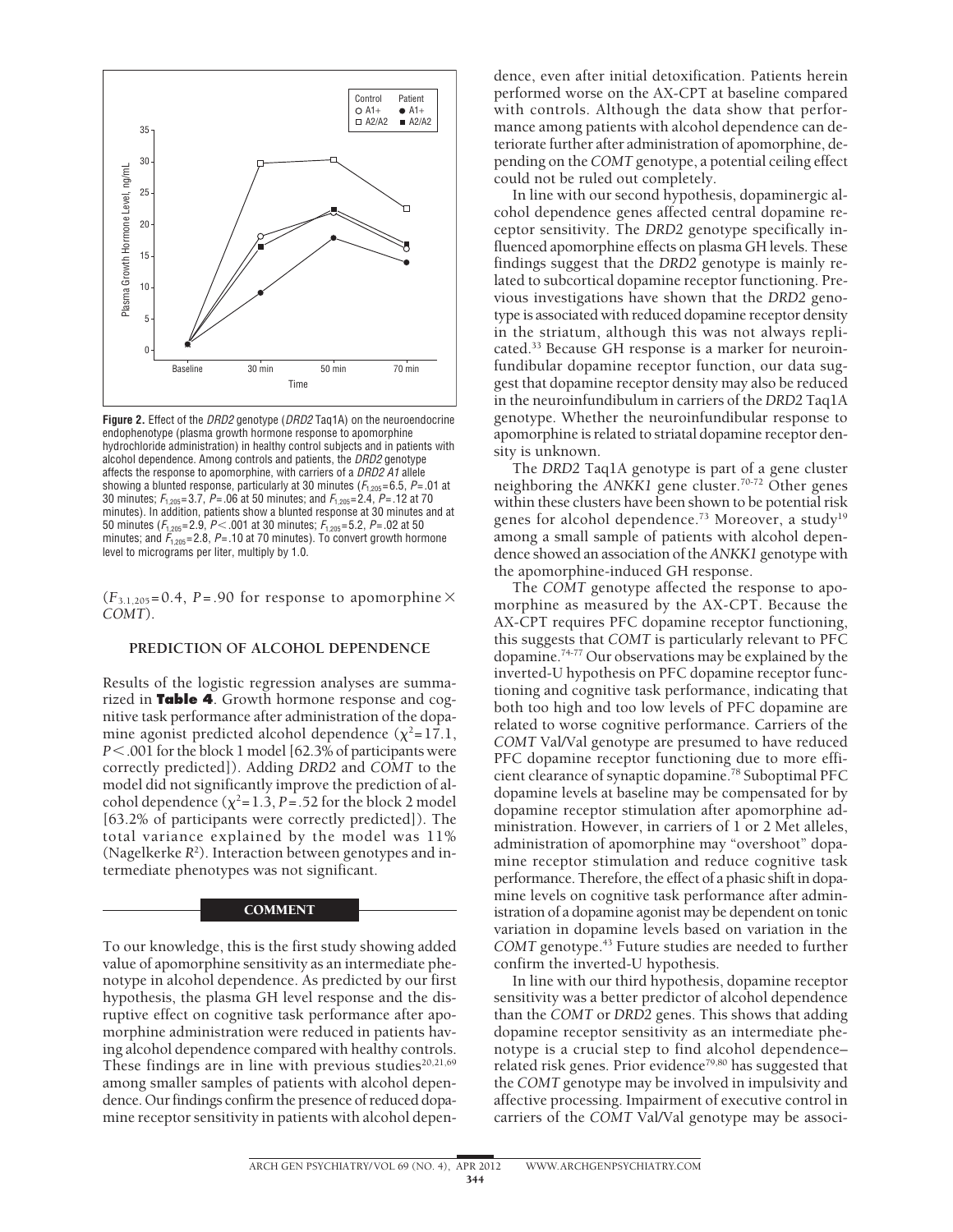**Table 4. Prediction of Alcohol Dependence Based on Response to Apomorphine Hydrochloride Administration (Intermediate Phenotype) and Genotype**

|                                 | Block 1 <sup>a</sup> |           |                   | Block 2 <sup>b</sup> |       |                   |
|---------------------------------|----------------------|-----------|-------------------|----------------------|-------|-------------------|
|                                 |                      | P         |                   |                      | P     |                   |
| <b>Factor Included</b>          | $\beta$ (SE)         | Value     | OR (95% CI)       | $\beta$ (SE)         | Value | OR (95% CI)       |
| Intermediate phenotype          |                      |           |                   |                      |       |                   |
| Maximum growth hormone response | $-0.02(0.01)$        | .008      | $0.98(0.97-0.99)$ | $-0.02(0.01)$        | .009  | $0.98(0.97-0.99)$ |
| Maximum AX-CPT response         | 0.06(0.02)           | .01       | $1.06(1.01-1.11)$ | 0.06(0.02)           | .01   | $1.06(1.02-1.11)$ |
| Genotype                        |                      |           |                   |                      |       |                   |
| COMT Val158Met                  | <b>NA</b>            | <b>NA</b> | <b>NA</b>         | $-0.23(0.20)$        | .26   | $0.80(0.54-1.18)$ |
| DRD2 Tag1A                      | <b>NA</b>            | <b>NA</b> | <b>NA</b>         | $-0.01(0.31)$        | .99   | $1.00(0.54-1.84)$ |

Abbreviations: AX-CPT, AX continuous performance task; NA, not applicable; OR, odds ratio.

aRegression analysis with only the intermediate phenotype as a predictor of alcohol dependence.

<sup>b</sup>Regression analysis with the intermediate phenotype and the genotype as predictors of alcohol dependence, showing no additive effect of the genotype predictor.

ated with increased impulsivity or novelty seeking. However, a previous study $81$  did not find a correlation between apomorphine-induced GH response and personality traits, such as novelty seeking. In addition, genetic variation in *COMT* has been suggested to be related to affective processing. This has been formulated in the tentative "warrior-worrier" model.79 In this model, the *COMT* Met allele is hypothesized to be advantageous in memory and attention tasks, whereas reactivity to unpleasant stimuli is increased in *COMT* Met allele carriers.<sup>79,80</sup> This increased reactivity to unpleasant stimuli might cause a lower emotional resilience against negative mood states observed in individuals with a higher *COMT* Met158 allele load (worrier strategy). Therefore, the *COMT* Met allele seems to be beneficial during the performance of working memory and attention-related tasks, whereas the *COMT* Val allele may be advantageous during the processing of aversive emotional stimuli (warrior strategy).

The effect of the *COMT* genotype was similar across patients and controls. However, in patients with alcohol dependence, improvement in cognitive task performance after apomorphine administration was seen in genotypes with at least 1 *COMT* Val allele, whereas this was only the case in homozygous *COMT* Val allele carriers among the controls. Administration of apomorphine may be less likely to result in dopamine receptor overstimulation in patients with alcohol dependence. This suggests that PFC dopamine receptor functioning may be further reduced in patients with alcohol dependence, consistent with a leftward shift of the inverted-U curve in these individuals.

Although both genetic variants were associated with dopamine receptor sensitivity, they were not predictive of alcohol dependence. The sample size may have been too small to detect an association with alcohol dependence, although it was sufficient to show an association with dopamine receptor sensitivity. This is consistent with the idea that intermediate phenotypes are genetically less complex and that their use can improve the validity of genetic association studies.

The present findings may indicate a model of pleiotropy or a causal model, with reduced dopamine receptor sensitivity mediating the genetic risk for alcohol dependence associated with the genotypes.7 However, in a model of mediation, it is to be expected that adding *DRD2* and *COMT* to the regression model would not improve the prediction of the model based on the intermediate phenotypes alone, as is the case in the present study. In addition, both clinical and preclinical literature on the role of dopamine receptor dysfunction in the origin of alcohol dependence renders a model of mediation plausible.<sup>2,14</sup>

Our results suggest that different genes confer their effect on disease vulnerability through different biological pathways. *COMT* specifically affected dopamine receptor sensitivity at the level of the PFC. This may increase vulnerability to the development of alcohol dependence through impaired response inhibition and control.<sup>1</sup> DRD2 Taq1A affected dopamine receptor sensitivity in the hindbrain (neuroinfundibulum). Hindbrain dopamine receptor sensitivity may be related to alterations in reward processing and increase the risk of alcohol dependence.

These findings should be considered in the context of strengths and limitations of our study design. Strengths are that we used a functional intermediate phenotype of alcohol dependence by measuring the response to apomorphine administration among a large sample after initial detoxification, including a healthy control group. Furthermore, unlike previous studies using a challenge paradigm with a dopamine agonist, we measured plasma levels of the administered drug and found equal plasma apomorphine levels among patients and controls. Therefore, the differences found in the response to apomorphine between patients and controls and between the different genotype groups are likely true pharmacodynamic differences. Previous studies have shown that AX-CPT responses and plasma GH levels are stable under a placebo condition.28 Therefore, we considered it unnecessary to include a placebo condition in this larger-scale study. However, particularly with respect to AX-CPT responses, a genotype effect on habituation or a learning effect cannot be ruled out completely. It should be recognized that this study included men only. Additional work is needed to examine whether these results can be generalized to women.

It has been previously suggested that GH levels after apomorphine administration normalize after 24 hours to 8 days of abstinence.<sup>17</sup> In our study, challenge tests were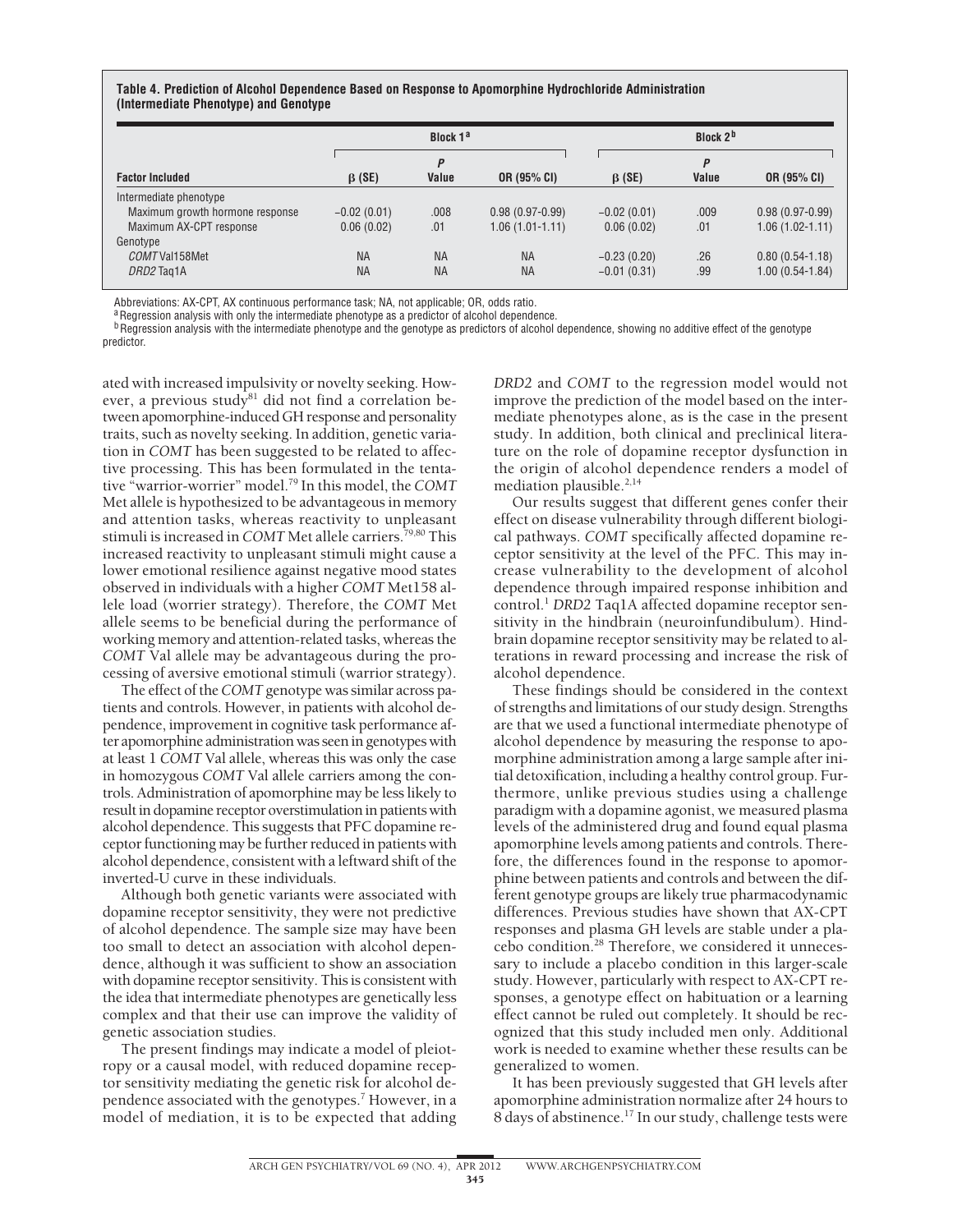performed after a mean of 30 days of abstinence. This suggests that reduced response to apomorphine among patients with alcohol dependence may represent a stable intermediate phenotype. If true, future studies should confirm reduced response to apomorphine among individuals at risk but without alcohol dependence (ie, unaffected family members of patients with alcohol dependence). Animal studies<sup>30</sup> have shown that apomorphine sensitivity is transmitted over generations, suggesting that heritable factors are involved. However, up-to-date evidence for heritability of apomorphine sensitivity in humans is lacking.18,30,31,38,82,83 In addition, scarring effects of excessive alcohol consumption or prior detoxification on the brain remain possible, persistently reducing the sensitivity of the dopamine receptor system. Indeed, findings in monkeys have shown that reduced dopamine receptor densities in the brain are related to increased self-administration of cocaine but that cocaine administration itself further reduces dopamine receptor densities.84 In the present study, it cannot be excluded that reduced apomorphine sensitivity is partly a residual marker rather than an intermediate phenotype.

No neuroimaging measures were included herein. Instead of neuroimaging techniques, 2 functional measures were used based on previous findings using an apomorphine challenge paradigm. This has the advantage of measuring functional outcome measures, with good timely resolution. However, any interpretation about localization of the observed effects should be considered within this limitation. Clearly, the GH response is predominantly indicative of neuroinfundibular dopamine receptor sensitivity, and the AX-CPT response is predominantly indicative of PFC dopamine receptor sensitivity. However, the absence of an effect of *COMT* on the GH response does not completely rule out that *COMT* exerts an effect on other subcortical measures of dopamine receptor sensitivity. Similarly, despite the absence of an effect of *DRD2* on the cognitive task performance, *DRD2* may affect cortical dopamine receptor sensitivity when measured using different tasks.

It is likely that neurobiological pathways other than the dopamine receptor system, and additional genetic polymorphisms within those, have a role in the susceptibility to alcohol dependence (eg, within the hypothalamic-pituitary-adrenal axis or the opioid, glutamate, or serotonergic systems). The relative contributions of other such neurotransmitter systems in addition to central dopamine receptor sensitivity remain to be studied.

In summary, the present study provides evidence that (1) dopamine receptor sensitivity is lower in patients with alcohol dependence than in matched healthy controls, (2) dopamine receptor sensitivity is associated with dopaminergic alcoholism-related genes, and (3) alcohol dependence is more robustly associated with reduced dopamine receptor sensitivity than with dopaminergic genotypes. This study emphasizes the importance of using dynamic or functional intermediate phenotypes in genetic studies on alcohol dependence.

**Submitted for Publication:** March 19, 2011; final revision received August 11, 2011; accepted September 7, 2011.

**Author Affiliations:** Donders Institute for Brain, Cognition, and Behaviour, Department of Psychiatry (Drs Schellekens and Verkes and Ms Franke), and Departments of Human Genetics (Ms Franke), and Cognitive Neurosciences (Drs Schellekens, Cools, Buitelaar, and Verkes), Radboud University Nijmegen Medical Centre; Nijmegen Institute for Scientist-Practitioners in Addiction, Radboud University Nijmegen (Drs Schellekens and de Jong), and Pompestichting Nijmegen (Dr Verkes), Nijmegen, and Novadic-Kentron, Vught (Drs Schellekens and de Jong), the Netherlands; and School of Psychology, Victoria University of Wellington, Pipitea, New Zealand (Dr Ellenbroek).

**Correspondence:** Arnt F. A. Schellekens, MD, Department of Psychiatry, Mail Code 966, Radboud University Nijmegen Medical Centre, PO Box 9101, Reinier Postlaan 10, 6500 HB Nijmegen, the Netherlands (a.f.a .schellekens@psy.umcn.nl).

**Author Contributions:** All data were analyzed by Drs Schellekens and Verkes.

**Financial Disclosure:** The following activities were current during the past 3 years: Dr Ellenbroek served as director of the Department of Neuropharmacology, Evotic AG. Dr Buitelaar has been a consultant to, member of the advisory board of, or a speaker for Janssen Cilag BV, Eli Lilly, Bristol-Myer Squibb, Organon/Shering Plough, UCB, Shire, Medice, and Servier. Dr Verkes has been a speaker for Janssen Cilag BV, Eli Lilly, Bristol-Myer Squibb, GlaxoSmithKline, and Servier.

**Funding/Support:** This research was supported by Dutch governmental grant 31000059 from ZonMW.

**Role of the Sponsors:** The funding organization had no role in the design or conduct of the study; in the collection, management, analysis, or interpretation of the data; or in the preparation, review, or approval of the manuscript.

**Online-Only Material:** The eFigure is available at http: //www.archgenpsychiatry.com.

**Additional Contributions:** All participants in the study are gratefully acknowledged for their indispensable contributions.

## **REFERENCES**

- 1. Volkow ND, Fowler JS, Wang GJ, Baler R, Telang F. Imaging dopamine's role in drug abuse and addiction. *Neuropharmacology*. 2009;56(suppl 1):3-8.
- 2. Koob GF. The neurobiology of addiction: a neuroadaptational view relevant for diagnosis. *Addiction*. 2006;101(suppl 1):23-30.
- 3. Bienvenu OJ, Davydow DS, Kendler KS. Psychiatric "diseases" versus behavioral disorders and degree of genetic influence. *Psychol Med*. 2011;41(1):33- 40.
- 4. Stacey D, Clarke TK, Schumann G. The genetics of alcoholism. *Curr Psychiatry Rep*. 2009;11(5):364-369.
- 5. Goldman D, Ducci F. Deconstruction of vulnerability to complex diseases: enhanced effect sizes and power of intermediate phenotypes. *ScientificWorldJournal*. 2007;7:124-130.
- 6. Hines LM, Ray L, Hutchison K, Tabakoff B. Alcoholism: the dissection for endophenotypes. *Dialogues Clin Neurosci*. 2005;7(2):153-163.
- 7. Kendler KS, Neale MC. Endophenotype: a conceptual analysis. *Mol Psychiatry*. 2010;15(8):789-797.
- 8. Puls I, Gallinat J. The concept of endophenotypes in psychiatric diseases meeting the expectations? *Pharmacopsychiatry*. 2008;41(suppl 1):S37-S43.
- 9. Walters JT, Owen MJ. Endophenotypes in psychiatric genetics. *Mol Psychiatry*. 2007;12(10):886-890.
- 10. Flint J, Munafò MR. The endophenotype concept in psychiatric genetics. *Psychol Med*. 2007;37(2):163-180.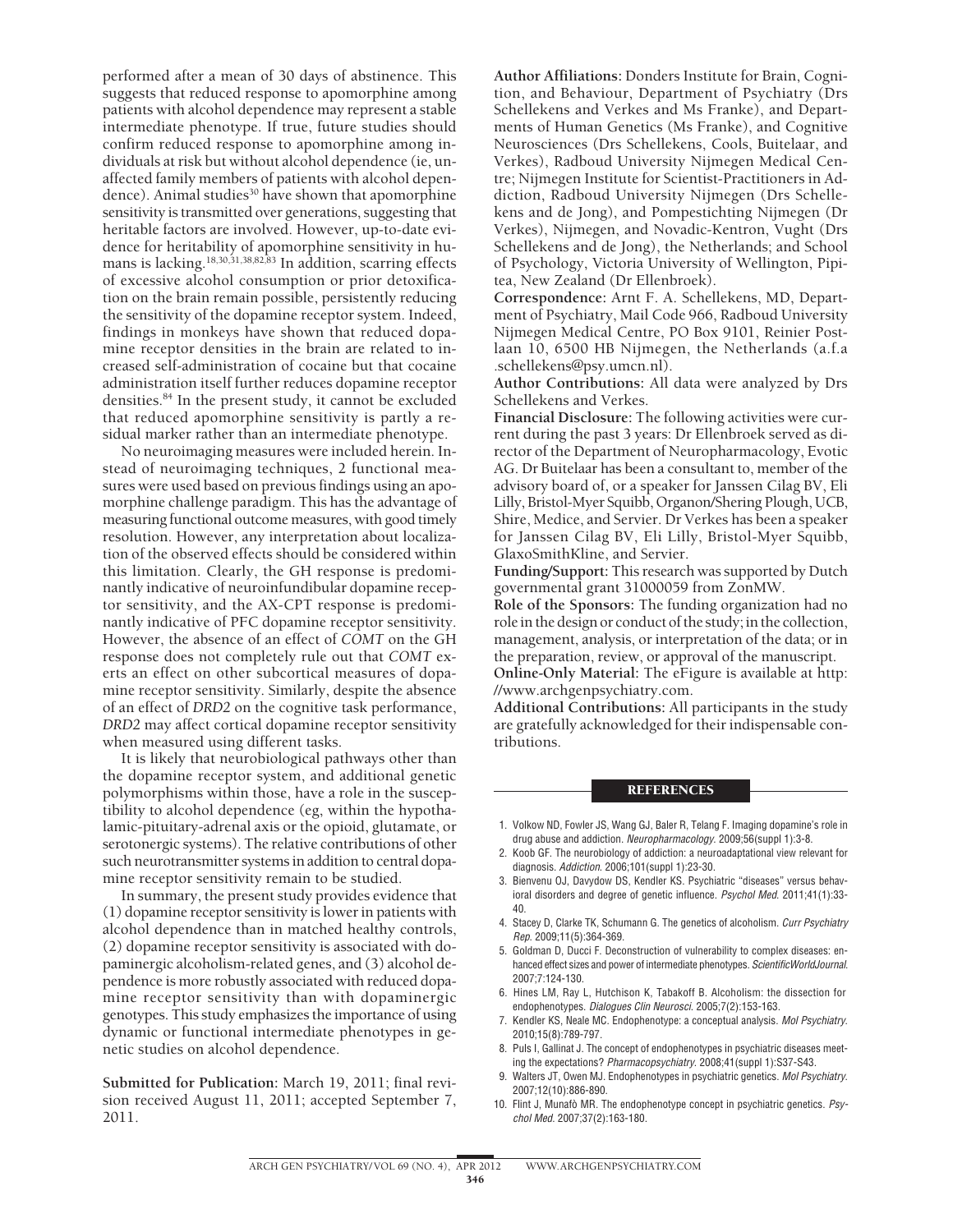- 11. Gottesman II, Gould TD. The endophenotype concept in psychiatry: etymology and strategic intentions. *Am J Psychiatry*. 2003;160(4):636-645.
- 12. Caspi A, Hariri AR, Holmes A, Uher R, Moffitt TE. Genetic sensitivity to the environment: the case of the serotonin transporter gene and its implications for studying complex diseases and traits. *Am J Psychiatry*. 2010;167(5):509-527.
- 13. Koob GF. Alcoholism: allostasis and beyond. *Alcohol Clin Exp Res*. 2003;27(2): 232-243.
- 14. Volkow ND, Wang GJ, Fowler JS, Tomasi D, Telang F, Baler R. Addiction: decreased reward sensitivity and increased expectation sensitivity conspire to overwhelm the brain's control circuit. *Bioessays*. 2010;32(9):748-755.
- 15. Nader MA, Czoty PW. PET imaging of dopamine D2 receptors in monkey models of cocaine abuse: genetic predisposition versus environmental modulation. *Am J Psychiatry*. 2005;162(8):1473-1482.
- 16. Pierce RC, Kumaresan V. The mesolimbic dopamine system: the final common pathway for the reinforcing effect of drugs of abuse? *Neurosci Biobehav Rev*. 2006;30(2):215-238.
- 17. Heinz A, Lichtenberg-Kraag B, Baum SS, Graf K, Kruger F, Dettling M, Rommelspacher H. Evidence for prolonged recovery of dopaminergic transmission after detoxification in alcoholics with poor treatment outcome. *J Neural Transm Gen Sect*. 1995;102(2):149-157.
- 18. Heinz A, Sander T, Harms H, Finckh U, Kuhn S, Dufeu P, Dettling M, Gräf K, Rolfs A, Rommelspacher H, Schmidt LG. Lack of allelic association of dopamine D1 and D2 (TaqIA) receptor gene polymorphisms with reduced dopaminergic sensitivity to alcoholism. *Alcohol Clin Exp Res*. 1996;20(6):1109-1113.
- 19. Lucht M, Samochowiec A, Samochowiec J, Jasiewicz A, Grabe HJ, Geissler I, Rimmbach C, Rosskopf D, Grzywacz A, Wysiecka JP, Tybura P, Brzuchalski B, Bieńkowski P. Influence of *DRD2* and *ANKK1* genotypes on apomorphineinduced growth hormone (GH) response in alcohol-dependent patients. *Prog Neuropsychopharmacol Biol Psychiatry*. 2010;34(1):45-49.
- 20. Schellekens AF, van Oosterwijck AW, Ellenbroek B, de Jong CA, Buitelaar JK, Cools L, Verkes RJ. The dopamine agonist apomorphine differentially affects cognitive performance in alcohol dependent patients and healthy controls. *Eur Neuropsychopharmacol*. 2009;19(1):68-73.
- 21. Schmidt LG, Dettling M, Graef KJ, Heinz A, Kuhn S, Podschus J, Rommelspacher H. Reduced dopaminergic function in alcoholics is related to severe dependence. *Biol Psychiatry*. 1996;39(3):193-198.
- 22. Noble EP. D2 dopamine receptor gene in psychiatric and neurologic disorders and its phenotypes. *Am J Med Genet B Neuropsychiatr Genet*. 2003;116B(1): 103-125.
- 23. Noble EP. Addiction and its reward process through polymorphisms of the D2 dopamine receptor gene: a review. *Eur Psychiatry*. 2000;15(2):79-89.
- 24. Tanji J, Hoshi E. Role of the lateral prefrontal cortex in executive behavioral control. *Physiol Rev*. 2008;88(1):37-57.
- 25. Knoch D, Fehr E. Resisting the power of temptations: the right prefrontal cortex and self-control. *Ann N Y Acad Sci*. 2007;1104:123-134.
- 26. Yücel M, Lubman DI. Neurocognitive and neuroimaging evidence of behavioural dysregulation in human drug addiction: implications for diagnosis, treatment and prevention. *Drug Alcohol Rev*. 2007;26(1):33-39.
- 27. Volkow ND, Fowler JS, Wang GJ, Swanson JM, Telang F. Dopamine in drug abuse and addiction: results of imaging studies and treatment implications. *Arch Neurol*. 2007;64(11):1575-1579.
- 28. Schellekens AF, Grootens KP, Neef C, Movig KL, Buitelaar JK, Ellenbroek B, Verkes RJ. Effect of apomorphine on cognitive performance and sensorimotor gating in humans. *Psychopharmacology (Berl)*. 2010;207(4):559-569.
- 29. Sautter F, Garver DL, Zemlan FP, Hirschowitz J. Growth hormone response to apomorphine and family patterns of illness. *Biol Psychiatry*. 1987;22(6):717- 724.
- 30. Ellenbroek BA, Sluyter F, Cools AR. The role of genetic and early environmental factors in determining apomorphine susceptibility. *Psychopharmacology (Berl)*. 2000;148(2):124-131.
- 31. Swerdlow NR, Shoemaker JM, Platten A, Pitcher L, Goins J, Auerbach PP. Heritable differences in the dopaminergic regulation of sensorimotor gating, I: apomorphine effects on startle gating in albino and hooded outbred rat strains and their F1 and N2 progeny. *Psychopharmacology (Berl)*. 2004;174(4):441- 451.
- 32. Laine TP, Ahonen A, Räsänen P, Pohjalainen T, Tiihonen J, Hietala J. The A1 allele of the D2 dopamine receptor gene is associated with high dopamine transporter density in detoxified alcoholics. *Alcohol Alcohol*. 2001;36(3):262-265.
- 33. Jönsson EG, Nöthen MM, Grünhage F, Farde L, Nakashima Y, Propping P, Sedvall GC. Polymorphisms in the dopamine D2 receptor gene and their relationships to striatal dopamine receptor density of healthy volunteers. *Mol Psychiatry*. 1999;4(3):290-296.
- 34. Le Foll B, Gallo A, Le Strat Y, Lu L, Gorwood P. Genetics of dopamine receptors and drug addiction: a comprehensive review. *Behav Pharmacol*. 2009;20(1): 1-17.
- 35. Berggren U, Fahlke C, Aronsson E, Karanti A, Eriksson M, Blennow K, Thelle D, Zetterberg H, Balldin J. The taqI *DRD2* A1 allele is associated with alcoholdependence although its effect size is small. *Alcohol Alcohol*. 2006;41(5):479- 485.
- 36. Munafò MR, Johnstone EC, Welsh KI, Walton RT. Association between the *DRD2* gene Taq1A (C32806T) polymorphism and alcohol consumption in social drinkers. *Pharmacogenomics J*. 2005;5(2):96-101.
- 37. Finckh U, Rommelspacher H, Kuhn S, Dufeu P, Otto G, Heinz A, Dettling M, Giraldo-Velasquez M, Pelz J, Gräf KJ, Harms H, Sander T, Schmidt LG, Rolfs A, Influence of the dopamine D2 receptor (*DRD2*) genotype on neuroadaptive effects of alcohol and the clinical outcome of alcoholism. *Pharmacogenetics*. 1997; 7(4):271-281.
- 38. Wiesbeck GA, Dürsteler-MacFarland KM, Wurst FM, Walter M, Petitiean S, Müller S, Wodarz N, Böning J. No association of dopamine receptor sensitivity in vivo with genetic predisposition for alcoholism and *DRD2*/*DRD3* gene polymorphisms in alcohol dependence. *Addict Biol*. 2006;11(1):72-75.
- 39. Berlin I, de Brettes B, Aymard G, Diquet B, Arnulf I, Puech AJ. Dopaminergic drug response and the genotype (Taq IA polymorphism) of the dopamine D2 receptor. *Int J Neuropsychopharmacol*. 2000;3(1):35-43.
- 40. Fan L, Bellinger F, Ge YL, Wilce P. Genetic study of alcoholism and novel gene expression in the alcoholic brain. *Addict Biol*. 2004;9(1):11-18.
- 41. Chen J, Lipska BK, Halim N, Ma QD, Matsumoto M, Melhem S, Kolachana BS, Hyde TM, Herman MM, Apud J, Egan MF, Kleinman JE, Weinberger DR. Functional analysis of genetic variation in catechol-*O*-methyltransferase (*COMT*): effects on mRNA, protein, and enzyme activity in postmortem human brain. *Am J Hum Genet*. 2004;75(5):807-821.
- 42. Diamond A. Consequences of variations in genes that affect dopamine in prefrontal cortex. *Cereb Cortex*. 2007;17(suppl 1):i161-i170.
- 43. Mattay VS, Goldberg TE, Fera F, Hariri AR, Tessitore A, Egan MF, Kolachana B, Callicott JH, Weinberger DR. Catechol *O*-methyltransferase *val158-met* genotype and individual variation in the brain response to amphetamine. *Proc Natl Acad Sci U S A*. 2003;100(10):6186-6191.
- 44. Kweon YS, Lee HK, Lee CT, Pae CU. Association study of catechol-*O*methyltransferase gene polymorphism in Korean male alcoholics. *Psychiatr Genet*. 2005;15(2):151-154.
- 45. Ishiguro H, Haruo Shibuya T, Toru M, Saito T, Arinami T. Association study between high and low activity polymorphism of catechol-*O*-methyltransferase gene and alcoholism. *Psychiatr Genet*. 1999;9(3):135-138.
- 46. Tiihonen J, Hallikainen T, Lachman H, Saito T, Volavka J, Kauhanen J, Salonen JT, Ryynänen OP, Koulu M, Karvonen MK, Pohjalainen T, Syvälahti E, Hietala J. Association between the functional variant of the catechol-*O*-methyltransferase (*COMT*) gene and type 1 alcoholism. *Mol Psychiatry*. 1999;4(3):286-289.
- 47. Samochowiec J, Kucharska-Mazur J, Grzywacz A, Pelka-Wysiecka J, Mak M, Samochowiec A, Bienkowski P. Genetics of Lesch's typology of alcoholism. *Prog Neuropsychopharmacol Biol Psychiatry*. 2008;32(2):423-427.
- 48. Samochowiec J, Kucharska-Mazur J, Grzywacz A, Jabłoński M, Rommelspacher H, Samochowiec A, Sznabowicz M, Horodnicki J, Sagan L, Pełka-Wysiecka J. Family-based and case-control study of DRD2, DAT, 5HTT, COMT genes polymorphisms in alcohol dependence. *Neurosci Lett*. 2006;410(1):1-5.
- 49. Foroud T, Wetherill LF, Dick DM, Hesselbrock V, Nurnberger JI Jr, Kramer J, Tischfield J, Schuckit M, Bierut LJ, Xuei X, Edenberg HJ. Lack of association of alcohol dependence and habitual smoking with catechol-*O*-methyltransferase. *Alcohol Clin Exp Res*. 2007;31(11):1773-1779.
- 50. Hallikainen T, Lachman H, Saito T, Volavka J, Kauhanen J, Salonen JT, Ryynänen OP, Koulu M, Karvonen MK, Pohjalainen T, Syvälahti E, Hietala J, Tiihonen J. Lack of association between the functional variant of the catechol-*O*methyltransferase (*COMT*) gene and early-onset alcoholism associated with severe antisocial behavior. *Am J Med Genet*. 2000;96(3):348-352.
- 51. Ossewaarde L, van Wingen GA, Kooijman SC, Bäckström T, Fernández G, Hermans EJ. Changes in functioning of mesolimbic incentive processing circuits during the premenstrual phase. *Soc Cogn Affect Neurosci*. 2011;6(5):612-620.
- 52. Colzato LS, Hertsig G, van den Wildenberg WP, Hommel B. Estrogen modulates inhibitory control in healthy human females: evidence from the stop-signal paradigm. *Neuroscience*. 2010;167(3):709-715.
- 53. Weiner J, Sun WL, Zhou L, Kreiter CM, Jenab S, Quiñones-Jenab V. PKAmediated responses in females' estrous cycle affect cocaine-induced responses in dopamine-mediated intracellular cascades. *Neuroscience*. 2009;161(3):865- 876.
- 54. Czoty PW, Riddick NV, Gage HD, Sandridge M, Nader SH, Garg S, Bounds M, Garg PK, Nader MA. Effect of menstrual cycle phase on dopamine D2 receptor availability in female cynomolgus monkeys. *Neuropsychopharmacology*. 2009; 34(3):548-554.
- 55. Dreher JC, Schmidt PJ, Kohn P, Furman D, Rubinow D, Berman KF. Menstrual cycle phase modulates reward-related neural function in women. *Proc Natl Acad Sci U S A*. 2007;104(7):2465-2470.